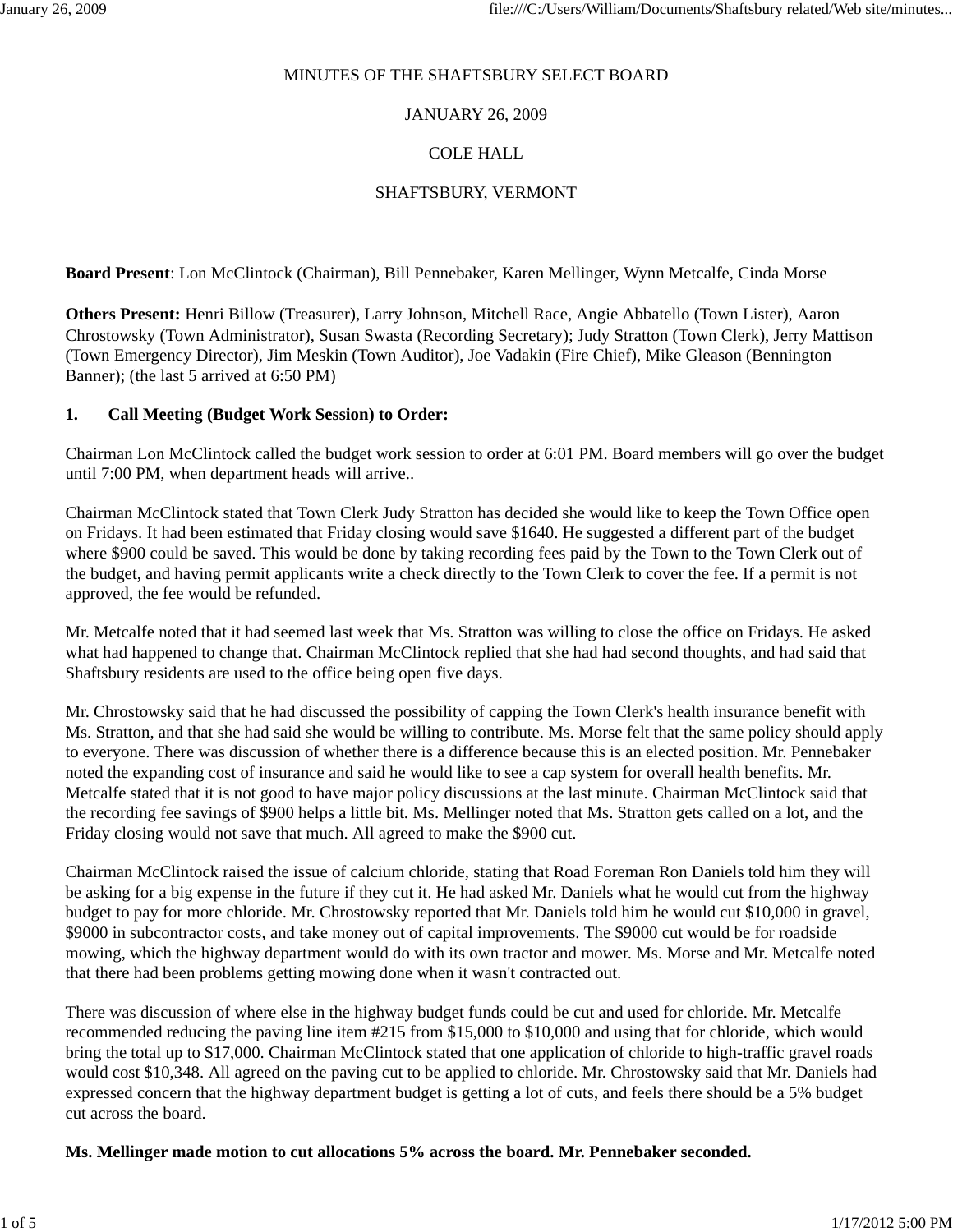Ms. Mellinger stated that this cut would reduce the overall budget by \$2600, so it does not amount to much for each line item. Mr. Metcalfe asked if the libraries are aware that the Town level-funded them, and was told by Mr. Chrostowsky that they are. Mitchell Race said everything should be cut by 5% and taxes should be level funded. Chairman McClintock stated that they are basing the budget on a 15% cut in state funds, which is their best guess. Mr. Race asked if taxes will go down if all funds are received. Treasurer Henri Billow replied this would be subtracted before they set the tax rate. Mr. Pennebaker said there may be some savings in Cole Hall fuel costs and suggested cutting \$1000. Chairman McClintock stated that they need to finish discussion on cutting appropriations.

# **Motion to cut allocations 5% across the board carried 3-2-0. (Mr. Metcalfe, Ms. Mellinger and Chairman McClintock for, Ms. Morse and Mr. Pennebaker opposed.)**

There was a brief discussion of when to go out to bid for fuel oil and diesel. Ms. Morse said that they need to finish the budget discussion and not nickel and dime everything. Chairman McClintock reported that Zoning Administrator Tony Zazzaro thinks that if there is to be a 25% reduction in his hours, as recommended last week, it should be now, while things are slow. This would bring a \$1000 deficit reduction for this year. All agreed to reduce the hours now.

Chairman McClintock recommended that they vote on the budget after talking with department heads. He closed the budget work session and asked for public comments. There were none. The regular Select Board meeting was called to order at 6:59 PM.

# **2. Announcements:**

Chairman McClintock distributed information from Rep. Alice Miller on the types of projects to be funded by economic stimulus money. \$200 million was expected, but it may be as high as \$500 million. The funds will be made available as competitive grants and community block grants. Chairman McClintock stated that department heads should begin thinking about projects, because towns that anticipate will be at an advantage. Ms. Morse pointed out that if matching funds are required for grants they will need to allocate for that.

Chairman McClintock noted that grant funds may pay for 75% of the Town's water project. Mr. Chrostowsky said that some towns are putting language on their ballots to permit bonding in anticipation of stimulus money. There was discussion of whether there is enough time to get public support for bonding. Ms. Morse suggested that they pick the top two or three Town projects that are ready to go and put information in the paper in order to get public support for allocating a certain amount of money contingent on Federal funds coming in.

Mr. Pennebaker said that the Town web site is almost ready. He needs help updating information that is out of date.

Chairman McClintock announced that tomorrow's 7:00 PM Planning Commission meeting will be the last public hearing on the Town Plan to be held by the Planning Commission.

## **3. Conflict of Interest Statement:**

Chairman McClintock asked if any Board member has a conflict of interest with any topic on tonight's agenda. None did.

## **4. Public Comments:**

Town Auditor Jim Meskin reported that the auditors' budget will be \$400 less than last year, and that he can get the Town Report published for \$1000 less than last year. Mr. Meskin passed out copies of the Town Report cover to Select Board members. They thanked him.

# **5. Emergency Management Update:**

Emergency Management Director Jerry Mattison distributed an updated emergency response plan. He said that the Board needs to adopt the plan, which is required for state emergency management grants.

# **Ms. Morse made motion to adopt the Vermont Emergency Response Plan. Mr. Pennebaker seconded.**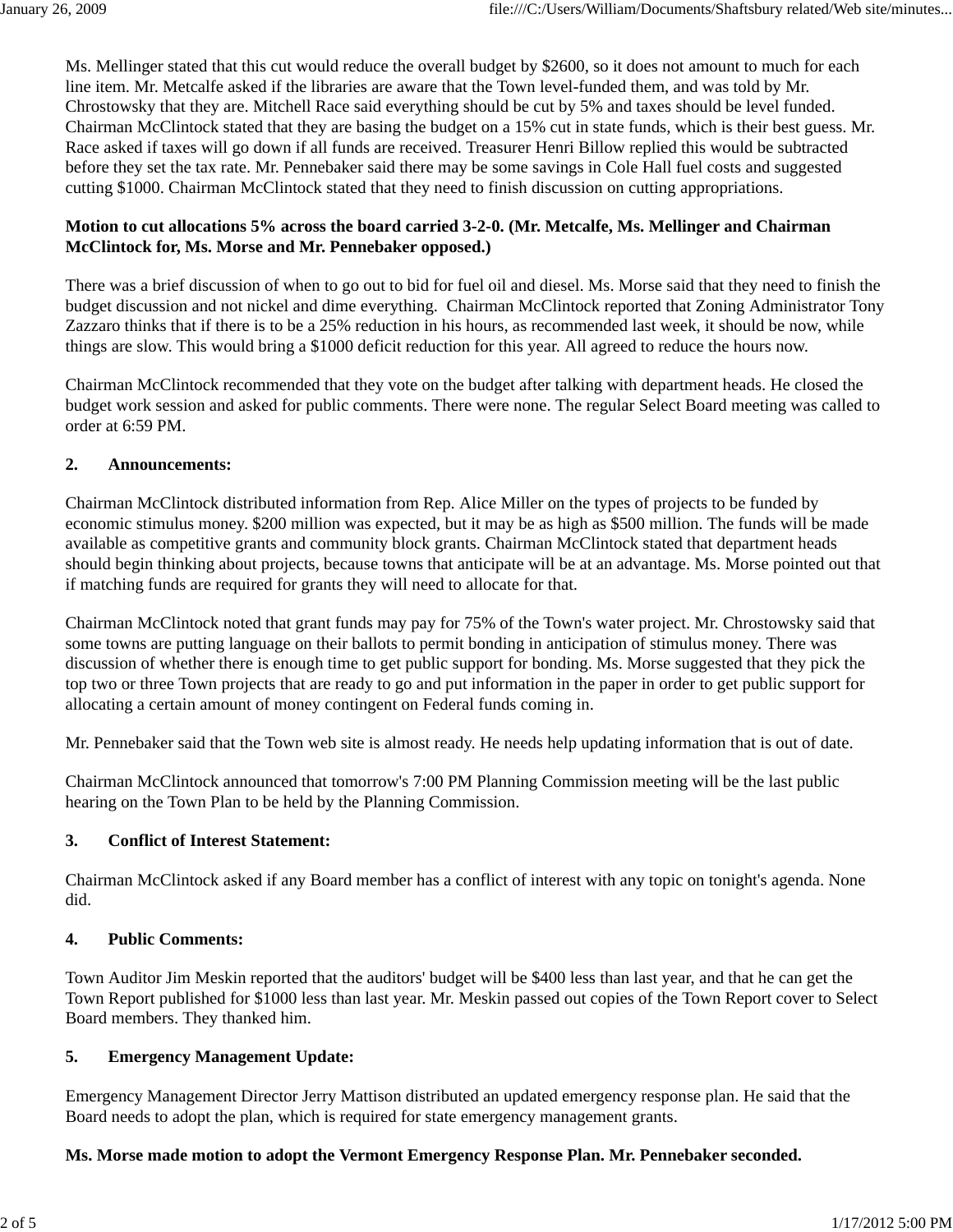Mr. Chrostowsky stated that the cover page should have the Town Administrator as contact person rather than just the Select Board chairman. He pointed out a spelling error and email address change. There was a brief discussion of trainings for Board members.

# **Motion to adopt the Vermont Emergency Response Plan as amended carried 5-0-0.**

# **6. Proposed Budget Hearing:**

Town Clerk Judy Stratton came to the table for discussion. Chairman McClintock informed her that the Board had decided to maintain the same health insurance benefits for her position, and to keep the Town Office open five days a week. He said that this will be partially offset by having permit recording fees paid directly to her. Chairman McClintock asked if Ms. Stratton is willing to sell transfer station access permits, and she said that she is, but wants there to be a system for accounting for the fees.

Town Lister Angie Abbatello stated that she really has nothing to say about the budget. She just wants the money to go back into the Reappraisal Fund when available. Chairman McClintock told her that \$15,000 will be put in the fund next year.

Fire Chief Joe Vadakin said he has no issues; that his budget is basically what he asked for. He reported that the truck pump repair cost \$9.045. This was \$965 less than expected. There was a discussion of where funds that come in from billing insurance companies for reimbursement are to be allocated. Chief Vadakin said the money is to go into a separate account, outside of the regular Equipment Fund, and allowed to build up. He wrote the reimbursement ordinance with that in mind, but now has found out that the money has been going into the General Fund, and not being tracked.

Chairman McClintock said that he has no problem with earmarking monies for a reserve fund, but the Board has to look at all the pieces of the budget when deciding how much to put in reserve funds. Ms. Morse said they should be able to track the reimbursement funds even if they are used for other purposes. Mr. Metcalfe asked Chief Vadakin to get them the numbers on the reimbursements. Ms. Morse said a correction can be made at the end of the year if necessary.

Chief Vadakin said that the budget line item for fire truck fuel does not match his numbers from his logs. After a brief discussion, Ms. Morse asked him to give them his figures so they can make sure the budget numbers add up and make a correction.

Ms. Mellinger asked if Glastenbury is served by the fire department. Chief Vadakin replied that they cover structure fires there. Glastenbury does not pay Shaftsbury for fire services. Ms. Mellinger noted that they get other Town services at no charge as well.

Ms. Mellinger asked if the constable budget should be increased. She described a situation with a dumped bag of trash, and wondered if the constables should deal with it. Mr. Metcalfe replied that the Board needs to decide who deals with enforcement issues. In this case, he thinks the State Police should have been called.

## **7. Proposed Budget Adoption:**

The total budget is \$1,507,080.00, which represents a 1.38% increase. Total revenues are \$267,926.00, assuming a 15% state funding cut. Taxes are \$1,239,155.00, which represents a 4.25% increase.

## **Ms. Morse made motion to approve the budget. Mr. Pennebaker seconded. Motion carried 5-0-0.**

Chairman McClintock thanked Board members for a lot of hard work.

## **8. Budget Notes:**

Chairman McClintock said that he and Mr. Chrostowsky are working on the budget notes.

## **9. Select Board Report:**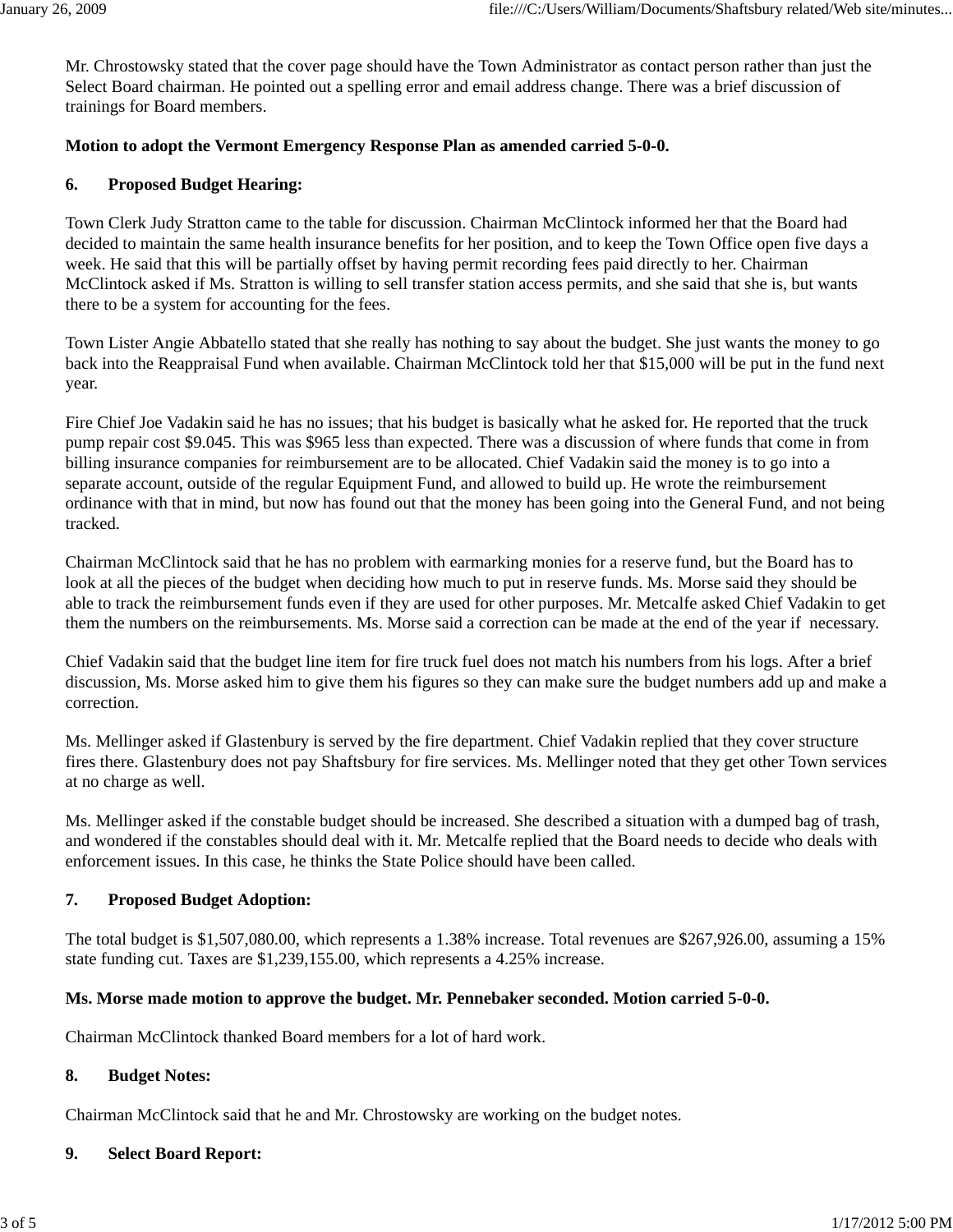Chairman McClintock will get a draft to Board members to be approved on Monday.

### **10. Town Plan Update:**

Mr. Chrostowsky asked how the Board wants to handle Town Plan approval. He stated that the Vermont League of Cities and Towns (VLCT) says if voters authorized voting on the Plan by Australian ballot, the Select Board may not approve it. Although it has been done by Australian ballot in the past, there is no record that voters specifically authorized that it has to be done this way. Mr. Chrostowsky said that the two VLCT people have differing opinions as to whether the past ballot vote sets a precedent. Mr. Metcalfe recommended that Town Attorney Rob Woolmington be consulted.

### **10. Town Meeting Warning:**

Mr. Chrostowsky stated that Board members have received a copy of the warning. Ms. Mellinger noted that appropriations have to be changed. Mr. Chrostowsky asked if they want to add Town Plan language. Ms. Morse asked if they need something in Town Meeting materials to give the Select Board the authority to meet and approve the Town Plan. Chairman McClintock said that voters may not give the Board authority on the floor. Ms. Morse suggested putting it on the ballot.

### **Ms. Morse made motion to put language on the ballot to allow the Select Board, going forward, to adopt the Town Plan. Mr. Pennebaker seconded.**

# **Ms. Mellinger amended the motion to state that the permission apply only to this Town Plan approval. There was no second.**

Chairman McClintock noted that if they put it on the ballot and it fails, they will have to hold a special election. If they wait to hear from Mr. Woolmington, there may be other options.

# **Ms. Morse made motion to table her motion to put language on the ballot to allow the Select Board, going forward, to adopt the Town Plan. Mr. Pennebaker seconded. Motion to table carried 5-0-0.**

#### **11. Sidewalk Update:**

Ms. Mellinger reported that she expects the project to go out to bid in late winter or early spring. The Board needs to approve inspection documents. She wants to wait to approve the contract amendment until she negotiates with the contractor.

## **Ms. Morse made motion to approve the inspection documents Ms. Mellinger seconded.**

Chairman McClintock asked what inspection costs will be. Since this is unclear, Ms. Morse withdrew her motion until more information is available.

## **12. Review and Approve Meeting Minutes:**

#### January 12, 2009 Select Board minutes

# **Mr. Pennebaker made motion to approve January 12 minutes. Ms. Mellinger seconded. Motion carried 4-0-1. (Ms. Morse abstained because she had not been present.)**

#### January 19, 2009 Select Board minutes

Approval of January 19 minutes was postponed because not all Board members had read them.

#### **13. Review and Approve Warrants::**

The following warrants were presented for approval: